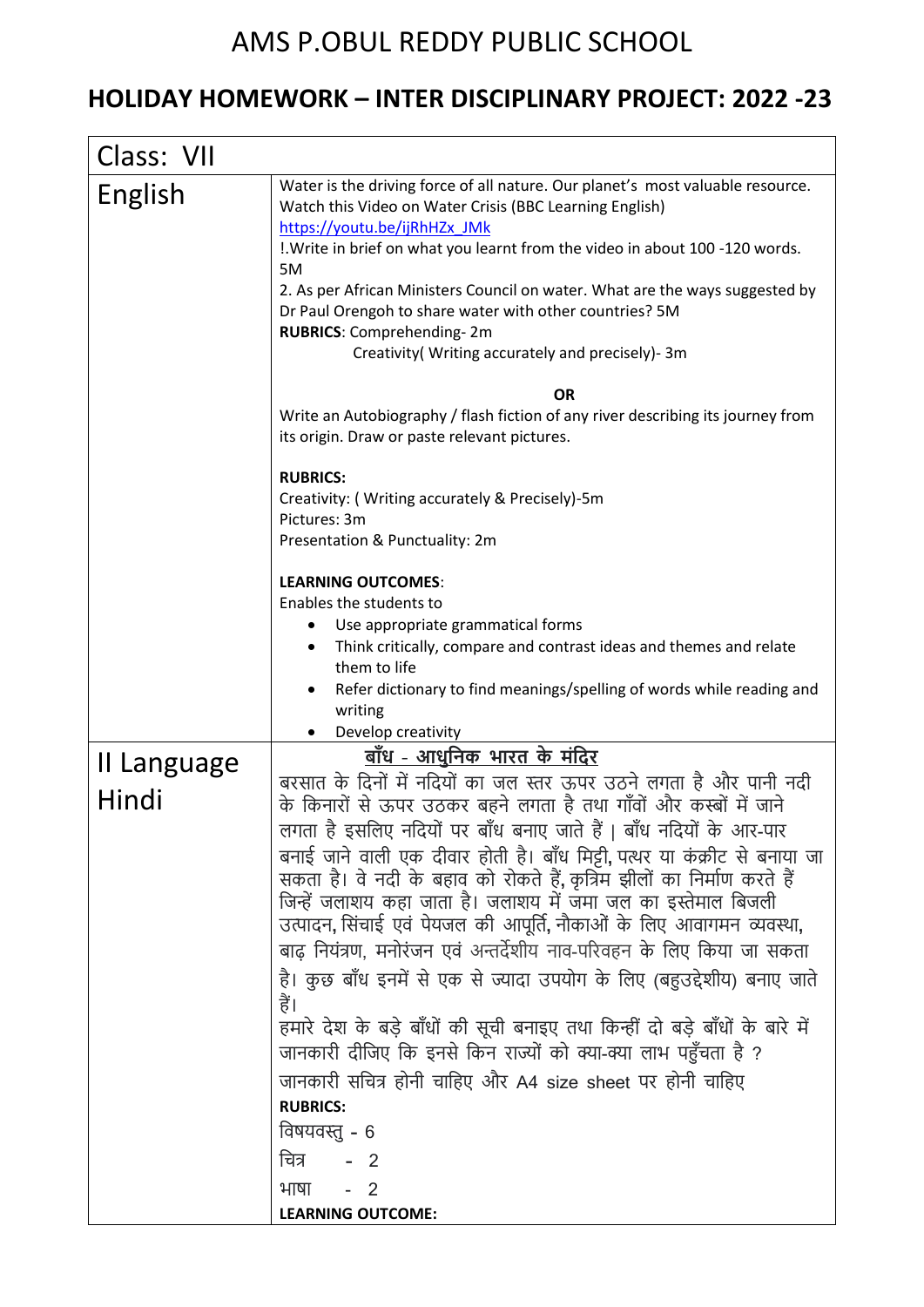|              | अपने देश के बाँधों के बारे में जानकारी प्राप्त होगी, उनकी उपयोगिता जानेंगे                                |
|--------------|-----------------------------------------------------------------------------------------------------------|
|              | दिश हित के लिए बाँध बनाकर देश वासियों को लाभ पहुँचाएँगे।                                                  |
|              |                                                                                                           |
| II Language  | చెరువు చిౖుతాన్ని అందముగా చిౖత్రించి, సరిపడే రంగులను వేసి, చెరువుల                                        |
|              | [పాముఖ్యతను, ఉపయోగాలను, వాటిని మనం ఎందుకు కాపాడుకోవాలో                                                    |
| Telugu       | క్లుప్తముగా వివరించండి.                                                                                   |
|              | <b>RUBRICS:</b>                                                                                           |
|              | $\delta$ న్షీర్ష = 1                                                                                      |
|              | చిౖు = 4                                                                                                  |
|              | వివరణ $=$ 3                                                                                               |
|              | (పదర్పన = 2                                                                                               |
|              | మొత్తం= 10 మార్కులు                                                                                       |
|              | <b>LEARNING OUTCOME:</b>                                                                                  |
|              | చెరువులను కాపాడుకోవాలని గ్రహిస్తారు. చెరువుతో ముడిపడి ఉన్న                                                |
|              | సంస్కృతీ సం పదాయాల గురించి తెలుసుకుంటారు.                                                                 |
|              |                                                                                                           |
| III language | STUDY THE FOLLOWING COUNTRIES WRITTEN IN FRENCH USING THE LINKS<br><b>GIVEN BELOW-</b>                    |
| French       | https://youtu.be/8s4mG-wbIN4                                                                              |
|              | https://youtu.be/KO n5liR3X8                                                                              |
|              | $L'$ Inde - India                                                                                         |
|              | La France - France                                                                                        |
|              | L'Allemagne - Germany                                                                                     |
|              | La Suisse - Switzerland                                                                                   |
|              | L'Angleterre - England                                                                                    |
|              | L'Italie - Italy                                                                                          |
|              | L'Espagne - Spain                                                                                         |
|              | Le Danemark - Denmark<br>La Suède - Sweden                                                                |
|              | Les États-Unis - The United States of America<br>D.                                                       |
|              |                                                                                                           |
|              | Instructions:                                                                                             |
|              | In your notebooks write the names of these countries and draw and colour the<br>flags of these countries. |
|              |                                                                                                           |
|              | Example:                                                                                                  |
|              | L'Inde - India                                                                                            |
|              |                                                                                                           |
|              |                                                                                                           |
|              |                                                                                                           |
|              |                                                                                                           |
|              |                                                                                                           |
|              | <b>RUBRICS:</b>                                                                                           |
|              | <b>PUNCTUALITY: 2 MARKS</b>                                                                               |
|              | <b>NEATNESS: 1 MARK</b>                                                                                   |
|              | <b>CREATIVITY: 3 MARKS</b>                                                                                |
|              | <b>DRAWING AND WRITING: 4</b>                                                                             |
|              |                                                                                                           |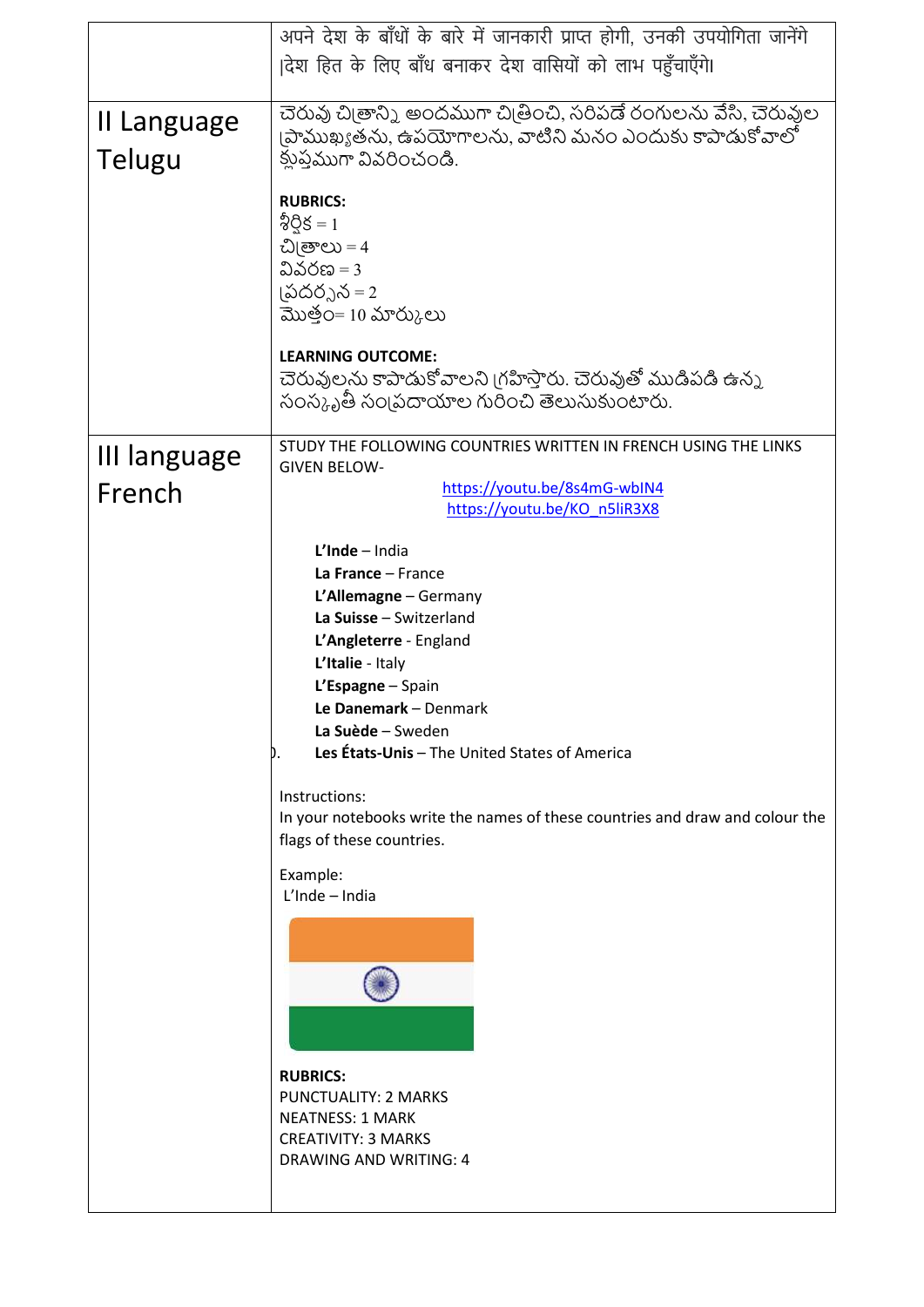| <b>Mathematics</b> | Б                                                                                                                                                                                                                                                                                                                           |
|--------------------|-----------------------------------------------------------------------------------------------------------------------------------------------------------------------------------------------------------------------------------------------------------------------------------------------------------------------------|
|                    | 1. A frog wants to cross a stream. The stream is two metres wide. On<br>every jump, Frog covers one-third metre distance. In how many jumps<br>will Frog reach from rock A to rock B?<br>2. A tank has 908.64 litre of water. This has to be poured into buckets of<br>capacity 50.48. Find the number of buckets required. |
|                    |                                                                                                                                                                                                                                                                                                                             |
|                    | General Instructions-                                                                                                                                                                                                                                                                                                       |
|                    | To be done on A4 size papers.<br>Design a cover page.                                                                                                                                                                                                                                                                       |
|                    |                                                                                                                                                                                                                                                                                                                             |
|                    | <b>RUBRICS:</b><br>Calculation and accuracy - 7 marks, Presentation - 2 marks, Punctuality - 1<br>mark                                                                                                                                                                                                                      |
|                    | <b>LEARNING OUTCOME:</b><br>Applies the knowledge of numbers in day-to-day life.                                                                                                                                                                                                                                            |
| Science            | Identify a problem in your community related to water and suggest Innovative                                                                                                                                                                                                                                                |
|                    | solution to solve the issue.<br>Present in A4 size sheet in the following format:                                                                                                                                                                                                                                           |
|                    | Problem Identified<br>$\vert$                                                                                                                                                                                                                                                                                               |
|                    | $\parallel$<br>Cause and Effect of the problem                                                                                                                                                                                                                                                                              |
|                    | Solution<br>III)<br>Conceptual drawings if any<br>IV)                                                                                                                                                                                                                                                                       |
|                    | <b>RUBRICS:</b>                                                                                                                                                                                                                                                                                                             |
|                    | Problem Statement - 1M                                                                                                                                                                                                                                                                                                      |
|                    | Solution<br>$-2M$                                                                                                                                                                                                                                                                                                           |
|                    | Presentation<br>$-1M$<br>Punctuality<br>$-1M$                                                                                                                                                                                                                                                                               |
|                    |                                                                                                                                                                                                                                                                                                                             |
|                    | <b>LEARNING OUTCOME:</b>                                                                                                                                                                                                                                                                                                    |
|                    | Be able to:<br>• Get sensitized to the prevailing problems in the society.                                                                                                                                                                                                                                                  |
|                    | • Conduct simple investigations to seek answers to problems.                                                                                                                                                                                                                                                                |
|                    | • Make effort to create awareness on water conservation                                                                                                                                                                                                                                                                     |
|                    | • Differentiate between cause and effect                                                                                                                                                                                                                                                                                    |
|                    | • Comprehend, visualize and draw relevant sketches                                                                                                                                                                                                                                                                          |